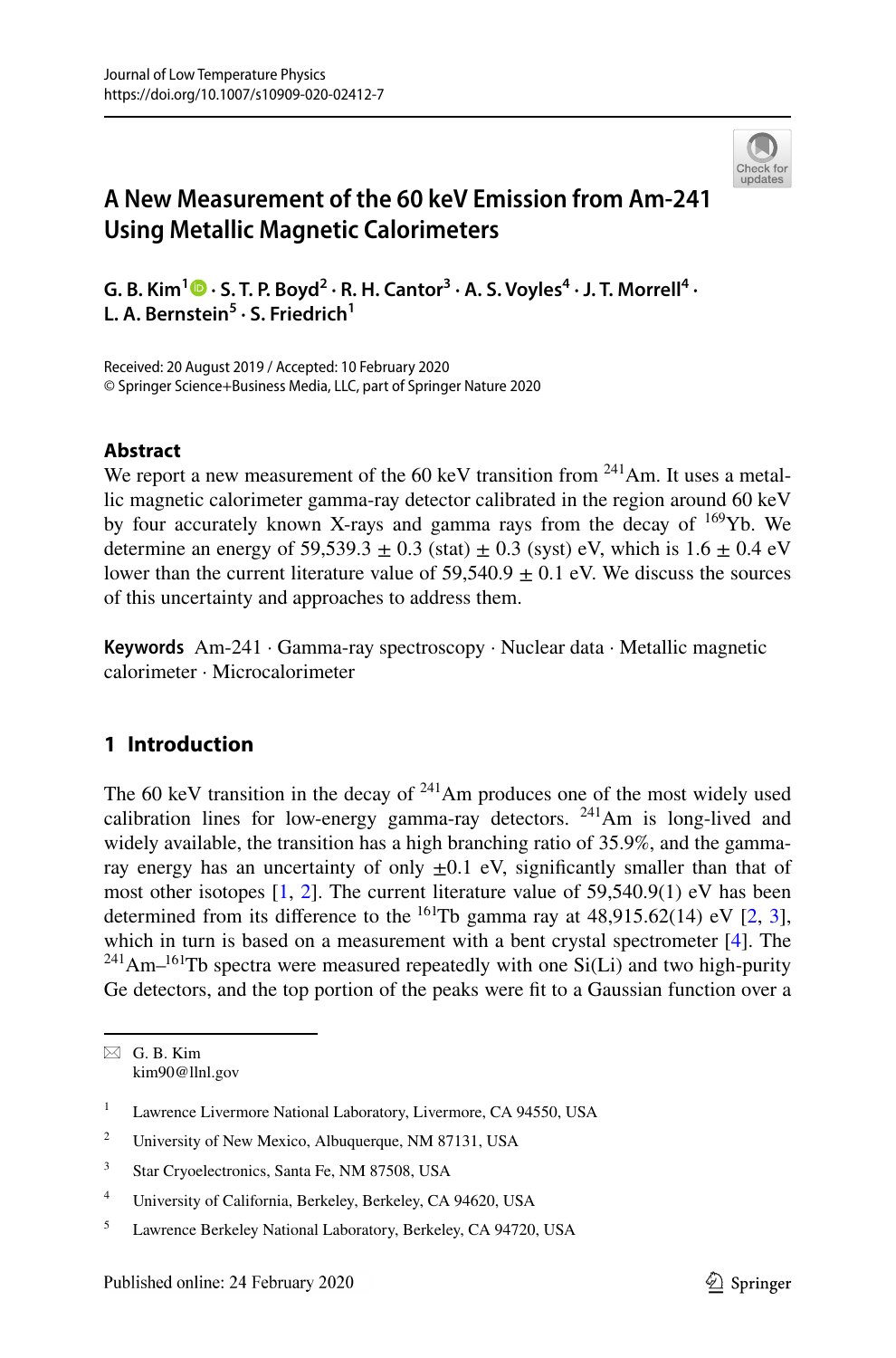"channel range of little more than one FWHM." The differences between the <sup>241</sup>Am and the 161Tb centroids varied by 1 eV for the three detectors, and their weighted average had an uncertainty of 0.1 eV. Note that only the statistical uncertainties were included in [3]. Systematic errors, e.g., due to the low-energy tail of the detector response, the shape of the Compton background, the choice of the ft range or the nonlinearity of the multi-channel analyzer, have not been taken into account. While this is usually justified, the importance of  $241$ Am to calibrate low-energy gamma spectra makes it desirable to measure its decay radiation independently.

Metallic magnetic calorimeter (MMC) gamma-ray detectors [5] provide an order of magnitude higher energy resolution than semiconductor gamma-ray detectors and can therefore increase the accuracy of centroid measurements accordingly. They also have a predictable response function that is mostly linear with energy with only a small and reproducible second-order correction [6, 7]. This makes them well-suited to re-measure the energy of the 60 keV transition in the decay of  $241$ Am accurately. Among the possible calibration sources, <sup>169</sup>Yb is the best choice because its absolute gamma energies have been measured with an accuracy of  $\leq 0.1$  eV with a doublefat Si crystal spectrometer whose lattice spacing has been referenced to the Cs reference scale for frequencies [2, 8]. The K-shell X-rays of the 169Yb daughter 169Tm have been measured with similar accuracy  $[9, 10]$ . Since  $^{169}Yb$  is not commercially available, we have produced it in a  $(d, 2n)$  reaction by irradiation of a monoisotopic <sup>169</sup>Tm target with 15 MeV deuterons. This paper discusses our initial measurements of the 60 keV decay in  $^{241}$ Am with an MMC gamma detector calibrated by  $^{169}$ Yb.

# **2 Experiment**

# **2.1 Yb‑169 Calibration Source**

Among all isotopes used for gamma detector calibration, the gamma rays of  $169Yb$ are known with the highest accuracy in the energy range below 300 keV  $[2, 8]$ . Specifically, the decay of  $169$ Yb produces a gamma ray at 63,120.44(3) eV with a branching ratio of  $43.62\%$  that is just above the energy of the <sup>241</sup>Am emission of interest. In addition, the 169Yb decay generates strong Tm K X-rays whose energies are just below the  $241$ Am line and have been measured with similarly high accuracy  $[9, 10]$ . <sup>169</sup>Yb is therefore the ideal isotope to calibrate an MMC detector for an accurate measurement of the  $241$ Am gamma ray at 60 keV. Since  $169$ Yb is not commercially available, we made a 0.25 inch diameter target out of a commercial 100-μm-thick thulium foil, which consists to 100% of the isotope  $169$ Tm, and irradiated it at the 88″ Cyclotron at Lawrence Berkeley National Laboratory with a 15 MeV deuteron beam to produce 169Yb. Simulations show that 15 MeV deuterons lose an average of 2.7 MeV in Tm over 100 μm. The beam energy was then chosen to produce <sup>169</sup>Yb with a cross section of ∼500 mbarn throughout the foil in the reaction  $^{169}$ Tm (*d*,  $2n)^{169}$ Yb while minimizing the amount of  $^{168}$ Tm, whose decay is accompanied by several strong gamma rays (Fig. 1). In addition, 15 MeV deuterons produce the stable isotopes  $168\overline{Y}b$  and  $170\overline{Y}b$  and the radioactive  $170\overline{T}m$ , whose decay produces an additional albeit weak calibration line at 84.25474(8) keV. For a beam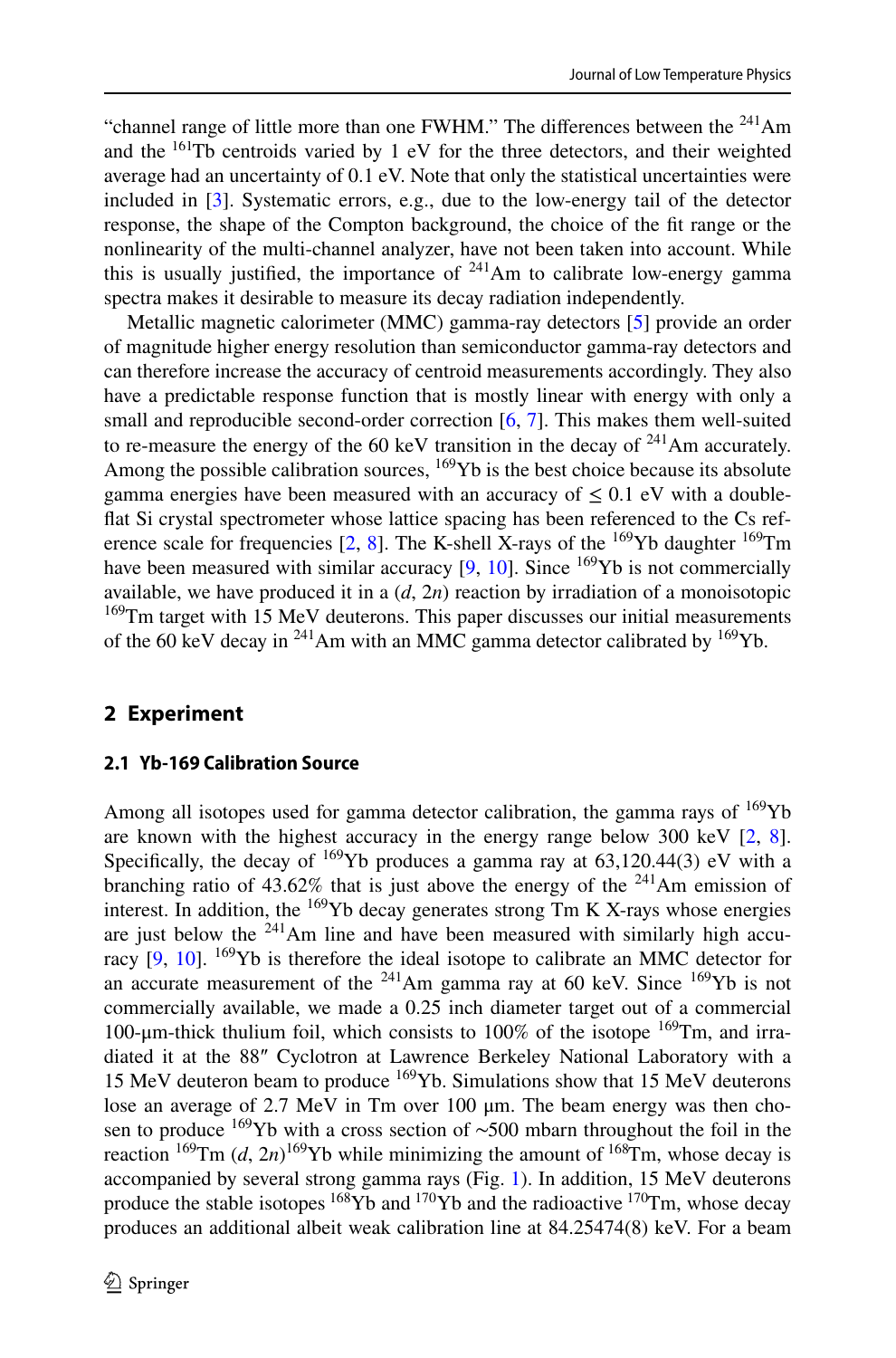

**Fig. 1** (Left) Table of nuclides around <sup>169</sup>Yb [11]. The arrows indicate the way <sup>169</sup>Yb is produced in the  $(d, 2n)$  nuclear reaction on <sup>169</sup>Tm. (Right) Calculated cross sections for a <sup>169</sup>Tm target as a function of deuteron energy [12]. <sup>168</sup>Tm is a radioactive isotope whose production should be minimized (Color figure online)

current of 750 nA, roughly a third of which hit the Tm target, we initially produced  $\sim$  1.8 µCi of <sup>169</sup>Yb during one hour of irradiation.

#### **2.2 Metallic Magnetic Calorimeters**

The experiment used an MMC gamma detector array designed at the University of New Mexico (UNM) and fabricated at STAR Cryoelectronics [13, 14]. The MMCs consist of 30-µm-thick Au absorbers with an area of  $(500 \,\mu m)^2$  that are supported on paramagnetic Ag/Er sensors by eight Au posts. They are operated in a cryogen-free dilution refrigerator with a base temperature  $<$  7 mK. Gamma signals are amplified with a two-stage SQUID from STAR Cryoelectronics, with the frst-stage SQUID being integrated on the same chip as the MMC. The array has 14 MMC pixels and has an energy resolution of as high as 38 eV FWHM at 60 keV [13]. The MMC response is very consistent with that of MMC gamma detectors developed at Heidelberg University and read out with a two-stage SQUID preamplifer from Magnicon [15]. This gives us some confdence that deviations from literature values are not due to peculiarities in the MMC response. For this experiment, we did not chemically separate the 169Yb from the Tm target, but attached the irradiated target to a 1/16″ Cu foil to reduce low-energy Tm L X-rays and mounted it in front of the MMC gamma detector at a distance of 5 mm. An external  $^{241}$ Am source is periodically added outside the cryostat for repeated measurements with and without  $241$ Am source to measure the background and check consistency.

#### **2.3 Analysis Procedure**

We capture the full gamma-induced waveforms with a four-channel 14-bit GaGe digitizer and write them to disk for subsequent off-line analysis. Only two pixels of the MMC array are selected for this measurement to avoid degrading the energy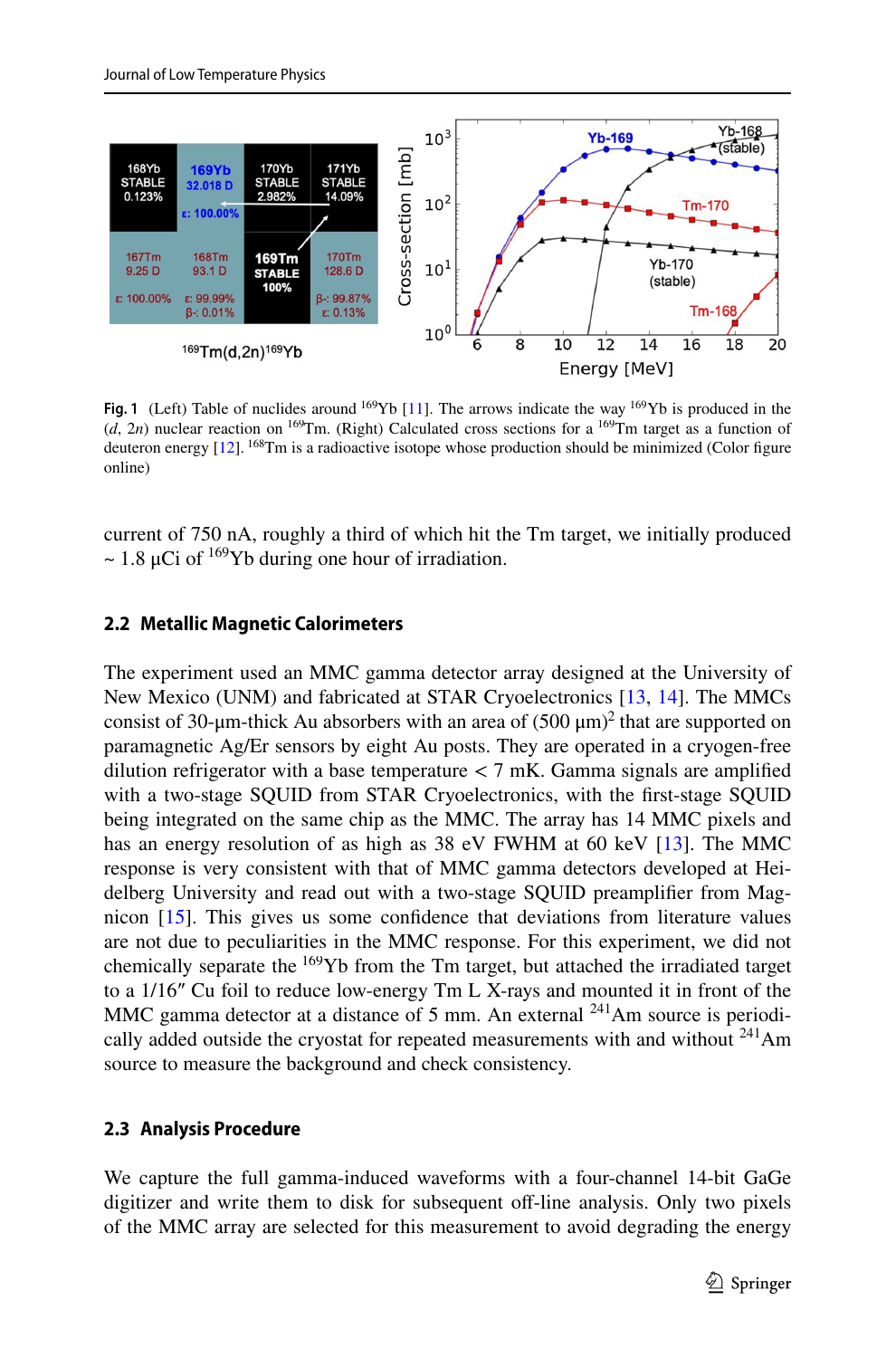resolution due to Joule heating of the MMC by power dissipation of the SQUIDs, which are located on the same substrate as the MMC  $[16]$ . We have found that a trapezoidal flter produces spectra with comparable energy resolution as an optimal flter that is typically used to process microcalorimeter signals [6] and prefer it because it is faster than the optimal flter and does not require template signals or noise spectra. Filtering parameters are set to a peaking time of 1 ms and a gap time of 10 μs. We correct for a drift of signal amplitudes due to slow temperature fuctuations by averaging 50 amplitudes of the 177.21307 keV line of 169Yb and correcting all amplitudes by this scale factor.

### **3 Results**

The combined gamma-ray spectra of the  $169$ Yb and  $241$ Am sources in the region around 60 keV are shown in Fig. 2. Since there is some line overlap of the  $^{241}$ Am line of interest with the Tm K–O<sub>23</sub> X-ray at 59.3573(17) keV [17], we took spectra with and without the  $241$ Am source so that we could accurately determine the spectral background without the <sup>241</sup>Am line. <sup>170</sup>Yb X-rays from the <sup>170</sup>Tm decay are negligible in the spectrum. We determine the line shape from a strong gamma ray and apply it to other lines in the spectrum. We chose to extract the line shape from the isolated  $169$ Yb gamma ray at 177.2130 keV and fit it to a Gaussian function with small tails due to pile-up as before [7]. The small step due to small-angle scattering in the Cu flter is ft by a complementary error function centered at the peak position. We then keep the tail shape fxed and only vary the Gaussian parameters (amplitude, width, centroid), the step height and Gaussian-to-tail ratio, to fit the other gamma rays in the spectrum. For X-rays, we used a Voigt function to account for the natural X-ray linewidth.

Figure 3 shows the fits in the 60 keV region that includes the  $^{241}$ Am gamma ray of interest and the two Tm  $K_{\beta2}$  and  $K-O_{2,3}$  X-rays. They agree with the measured spectra within the statistical accuracy of the measurement. This suggests that there is no other signifcant Tm X-ray peak in the 60 keV region except the interfering Tm  $K-O<sub>2,3</sub>$  line.



**Fig. 2** Calibrated spectra from two MMC pixels. The measurement is repeated with (red, green for pixel 1, 2) and without (black) the  $^{241}$ Am source (Color figure online)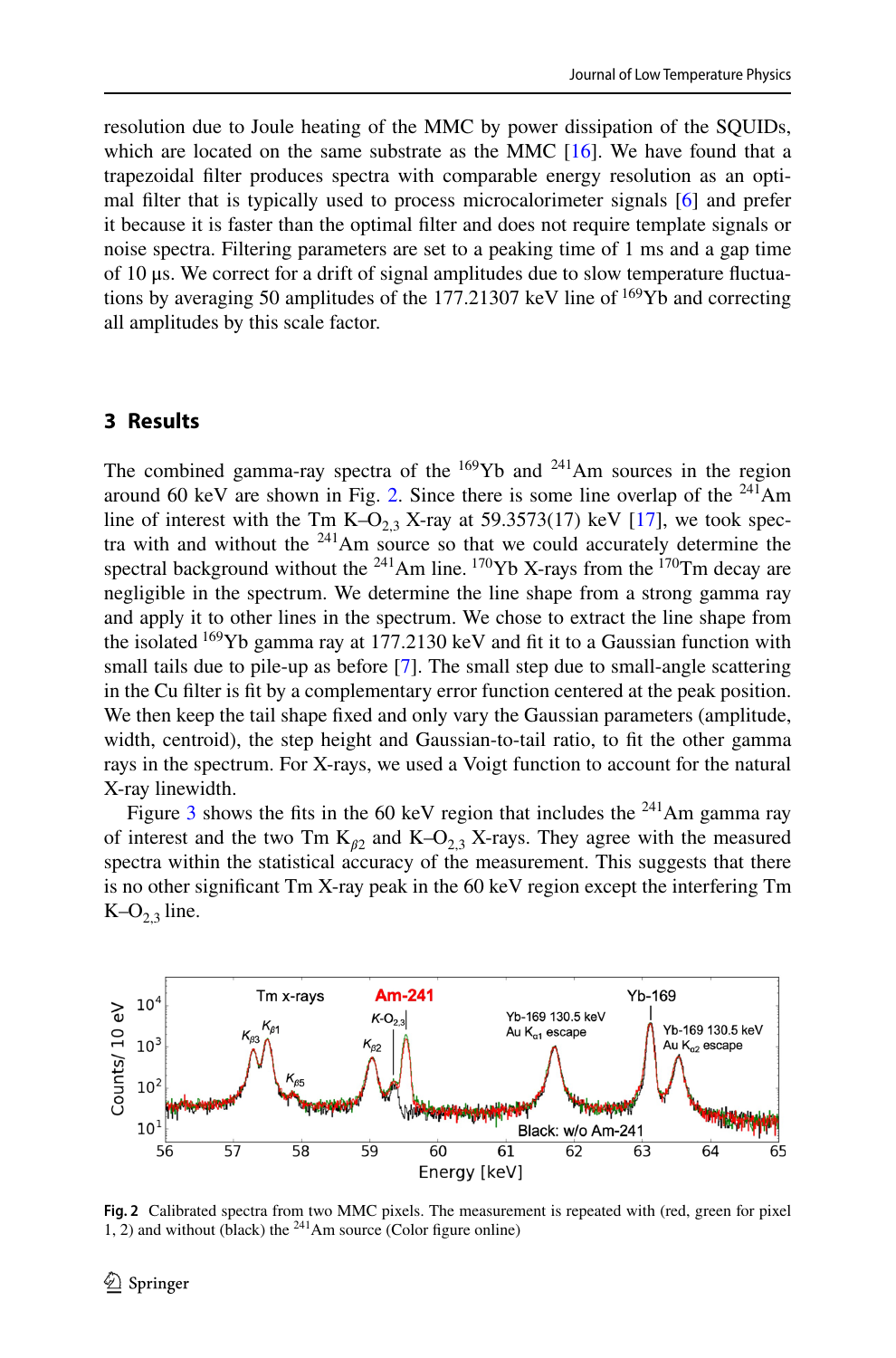

The spectra are calibrated using only those X-rays and gamma rays that whose literature values are known with very high accuracy. This includes the  $Tm K_{a_1}X$ -ray at 57.50876(15) keV [10], the <sup>169</sup>Yb gamma ray at 63.12044(3) keV [18], and the two Au K X-ray escape lines from the  $^{169}$ Yb gamma ray at 130.52293(4) keV [18]. For a Au K<sub>*n*1</sub> energy of 68.80450(18) keV and a Au K<sub>*n*2</sub> energy of 66.99073(22) keV [10], these lines are seen at energies of 61.71843(18) and 63.5322(22) keV, respectively, with uncertainties and linewidths set by the Au K X-rays. Calibration uncertainties are obtained as before [6, 7] by successively varying the centroid energies by their statistical and literature uncertainties and calculating diferent calibration curves for each set of calibration points. The calibration uncertainty as a function of energy is then given by the standard deviation of these calibration curves (Fig. 4, shaded area).

Figure 4 shows the residuals of the energy calibration, i.e., the diference between the measured average energies from the two MMC pixels and their literature values. While the values of the calibration points are consistent with the literature values within the uncertainty of the measurement, the energy of the  $241$ Am gamma ray is



**Fig. 4** Residuals of the energy calibration with statistical errors (blue bars), literature errors (gray bars) and total calibration errors (shaded area). While the residuals of the four calibration lines are consistent with zero, i.e., the measured energies are consistent with the literature values, the energy of the  $^{241}$ Am emission is  $1.6(4)$  eV smaller than the literature value of  $59.5409(1)$  keV (Color figure online)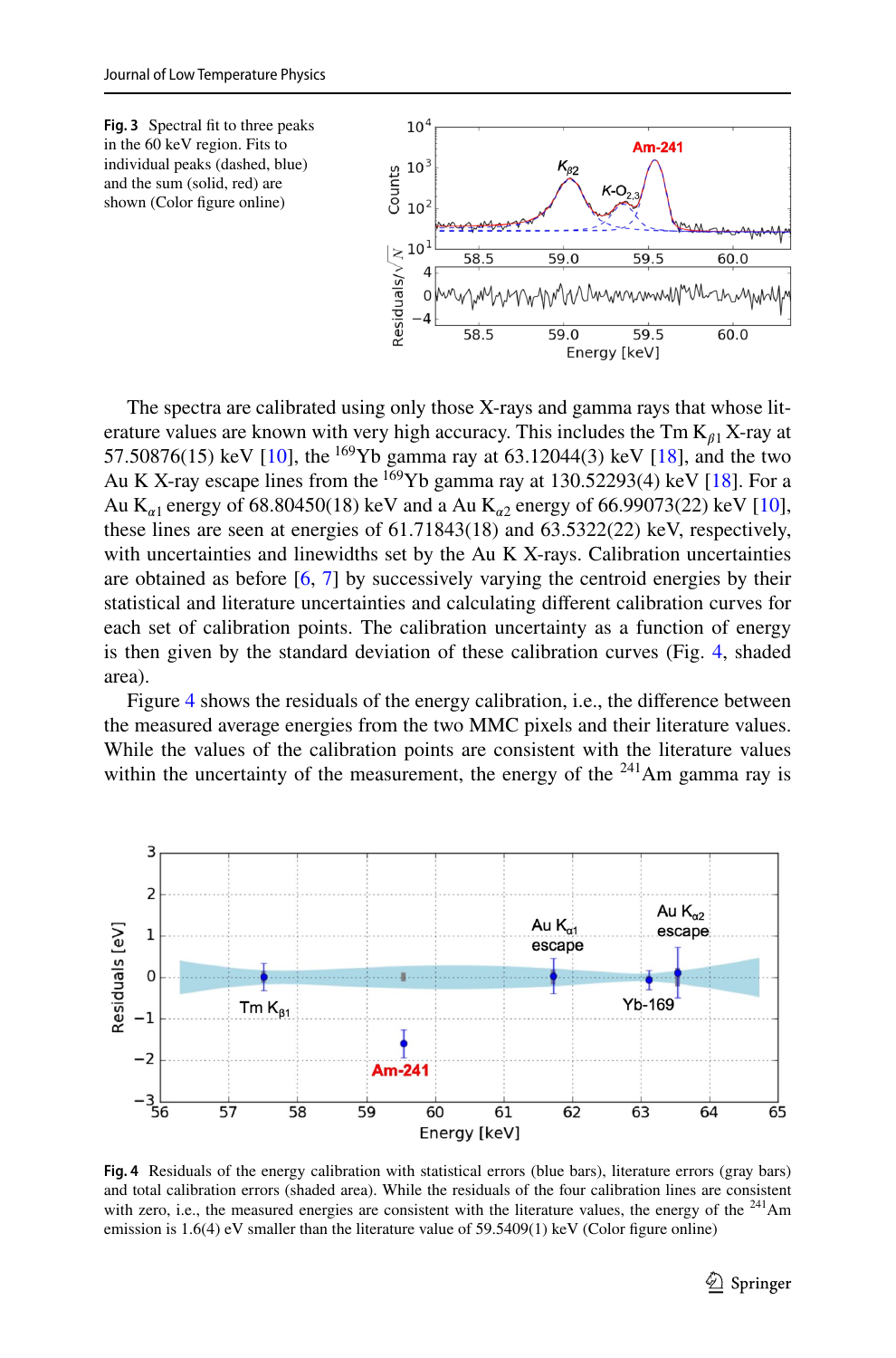slightly lower. It is measured as  $59.5393(4)$  keV, which is 1.6 eV lower than the current literature value of 59.5409(1) keV. This deviation is in the direction of an earlier evaluated value of 59.537(1) keV for the <sup>241</sup>Am emission [3]. Although the accuracy of the measurement is currently still limited by an error of 0.4 eV, the deviation is  $4\sigma$ , which suggests that the current literature value may be slightly off.

# **4 Discussion**

MMC gamma-ray detectors are well-suited for accurate measurements of nuclear decay data due to their high energy resolution, their good linearity and their reproducible response function. We have combined MMCs with the most accurate low-energy gamma calibration source available,  $^{169}Yb$ , to re-measure the energy of the important calibration line from the decay of  $241$ Am. We find an energy of 59.5393(4) keV that is  $1.6(4)$  eV lower than the current literature value of 59.5409(1) keV. At this point, the 0.4 eV uncertainty of our measurement is still too high to frmly ascertain a discrepancy, and the experiment should therefore be repeated with more detectors and better statistics. In addition, there are systematic uncertainties of 0.3 eV in our measurement that have not been considered in the earlier characterization of the  $241$ Am decay. These include uncertainties due to detector drift, the choice of the ft function and range as well as binning efects. Finally, the precision of cryogenic detectors is reaching a point where the nonlinearity of ADC can make a non-negligible contribution to the observed nonlinearity. We are currently investigating ADC nonlinearities carefully [19], and may have to introduce an ADC correction to account for this efect. Once we understand all systematic errors quantitatively, it would ultimately be desirable to repeat this measurement at several institutions to assess if the systematic errors are confrmed by independent data sets. We are currently setting up a collaboration for that purpose.

**Acknowledgements** This work was funded by DOE NA-22 under Grant LL16-MagMicro-PD2La. It was performed under the auspices of the U.S. DOE by LLNL under Contract DE-AC52-07NA27344.

# **References**

- 1. M. Basunia, Nucl. Data Sheets **107**(8), 2323 (2006).<https://doi.org/10.1016/j.nds.2006.07.001>
- 2. R. Helmer, C. van der Leun, Nucl. Instrum. Methods A **450**(1), 35 (2000). [https://doi.org/10.1016/](https://doi.org/10.1016/S0168-9002(00)00252-7) [S0168-9002\(00\)00252-7](https://doi.org/10.1016/S0168-9002(00)00252-7)
- 3. R. Helmer, Nucl. Instrum. Methods A **330**(3), 434 (1993). [https://doi.org/10.1016/0168-](https://doi.org/10.1016/0168-9002(93)90572-Y) [9002\(93\)90572-Y](https://doi.org/10.1016/0168-9002(93)90572-Y)
- 4. B. Jeckelmann et al., Nucl. Instrum. Methods A **241**(1), 191 (1985). [https://doi.org/10.1016/0168-](https://doi.org/10.1016/0168-9002(85)90532-7) [9002\(85\)90532-7](https://doi.org/10.1016/0168-9002(85)90532-7)
- 5. S. Kempf, A. Fleischmann, L. Gastaldo, C. Enss, J. Low Temp. Phys. **193**(3–4), 365 (2018)
- 6. C.R. Bates et al., Appl. Phys. Lett. **109**(2), 023513 (2016). <https://doi.org/10.1063/1.4958699>
- 7. G.B. Kim et al., J. Low Temp. Phys. **193**(5), 1236 (2018). [https://doi.org/10.1007/s1090](https://doi.org/10.1007/s10909-018-1978-0) [9-018-1978-0](https://doi.org/10.1007/s10909-018-1978-0)
- 8. E. Kessler et al., Nucl. Instrum. Methods **160**(3), 435 (1979). [https://doi.org/10.1016/0029-](https://doi.org/10.1016/0029-554X(79)90197-6) [554X\(79\)90197-6](https://doi.org/10.1016/0029-554X(79)90197-6)
- 9. G. Borchert, Z. Naturforschung Teil A **31**, 102 (1976)